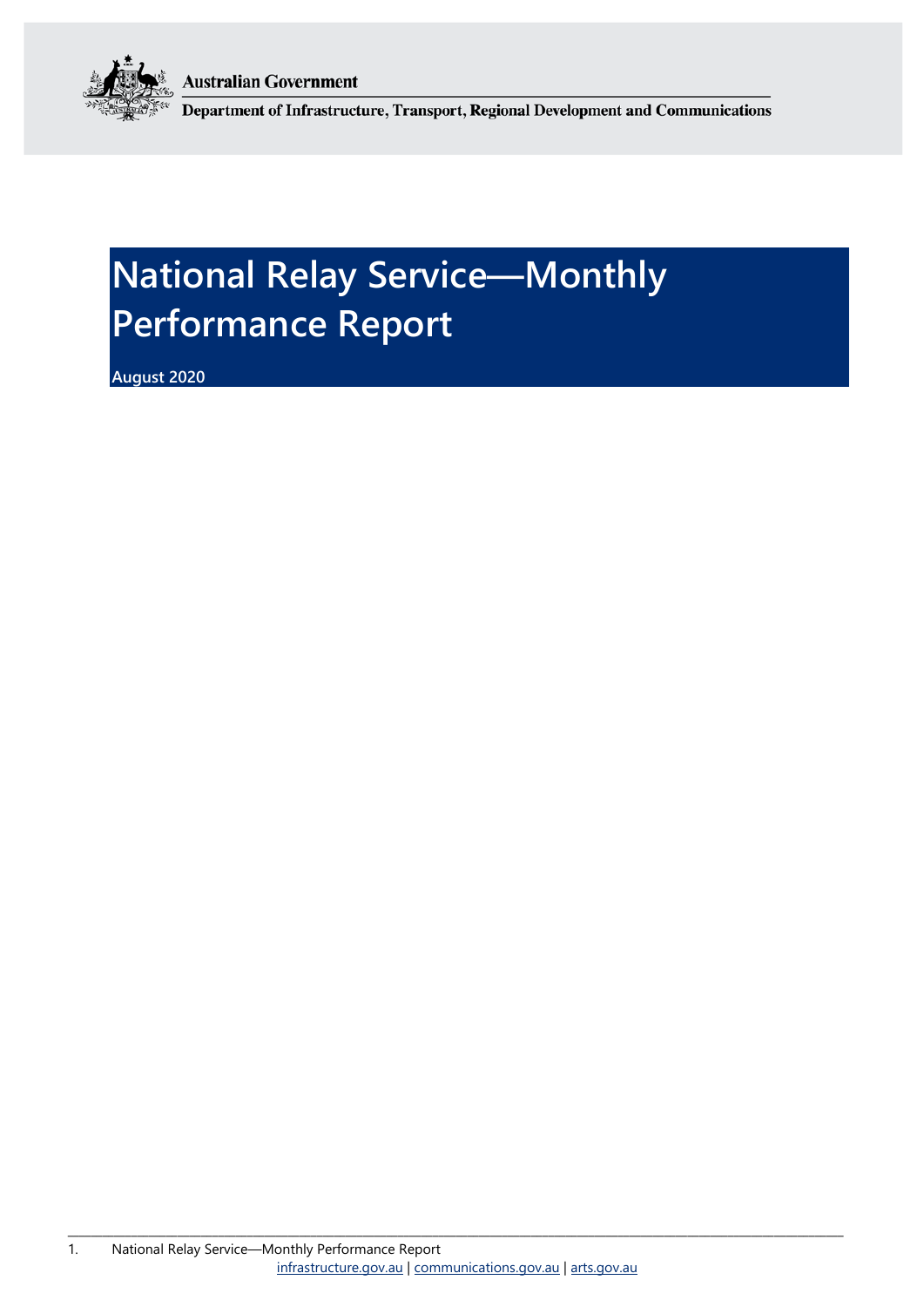#### © Commonwealth of Australia 2020 August 2020 / INFRASTRUCTURE

### **Ownership of intellectual property rights in this publication**

Unless otherwise noted, copyright (and any other intellectual property rights, if any) in this publication is owned by the Commonwealth of Australia (referred to below as the Commonwealth).

#### **Disclaimer**

The material contained in this publication is made available on the understanding that the Commonwealth is not providing professional advice, and that users exercise their own skill and care with respect to its use, and seek independent advice if necessary.

The Commonwealth makes no representations or warranties as to the contents or accuracy of the information contained in this publication. To the extent permitted by law, the Commonwealth disclaims liability to any person or organisation in respect of anything done, or omitted to be done, in reliance upon information contained in this publication.

#### **Creative Commons licence**

With the exception of (a) the Coat of Arms; (b) the Department of Infrastructure, Transport, Regional Development and Communications photos and graphics; and (c) [OTHER], copyright in this publication is licensed under a Creative Commons Attribution 4.0 Australia Licence.

Creative Commons Attribution 4.0 Australia Licence is a standard form licence agreement that allows you to copy, communicate and adapt this publication provided that you attribute the work to the Commonwealth and abide by the other licence terms.

Further information on the licence terms is available from [https://creativecommons.org/licenses/by/4.0/.](https://creativecommons.org/licenses/by/4.0/) This publication should be attributed in the following way: © Commonwealth of Australia 2020.

#### **Use of the Coat of Arms**

The Department of the Prime Minister and Cabinet sets the terms under which the Coat of Arms is used. Please refer to the Commonwealth Coat of Arms—Information and Guidelines publication available at [www.pmc.gov.au.](http://www.pmc.gov.au/) 

#### **Contact us**

This publication is available in hard copy or PDF format. All other rights are reserved, including in relation to any Departmental logos or trade marks which may exist. For enquiries regarding the licence and any use of this publication, please contact:

Director—Publishing and Communications Communication Branch Department of Infrastructure, Transport, Regional Development and Communications GPO Box 594 Canberra ACT 2601 Australia Email: [publishing@communications.gov.au](mailto:publishing@communications.gov.au)

Websites: [www.infrastructure.gov.au](http://www.infrastructure.gov.au/) | [www.communications.gov.au](http://www.communications.gov.au/) | [www.arts.gov.au.](http://www.arts.gov.au/)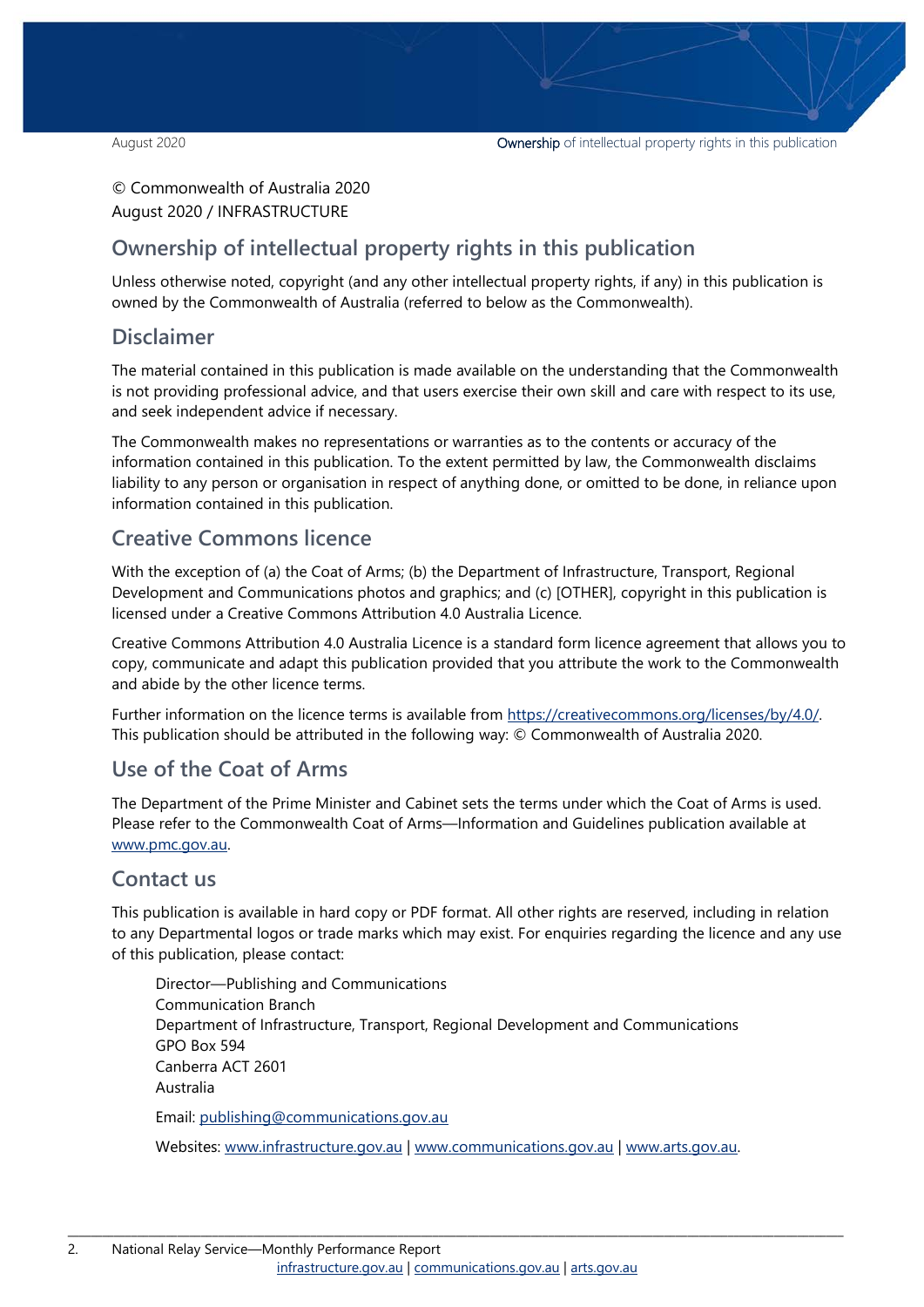#### August 2020

#### **Contents**

### Tables / images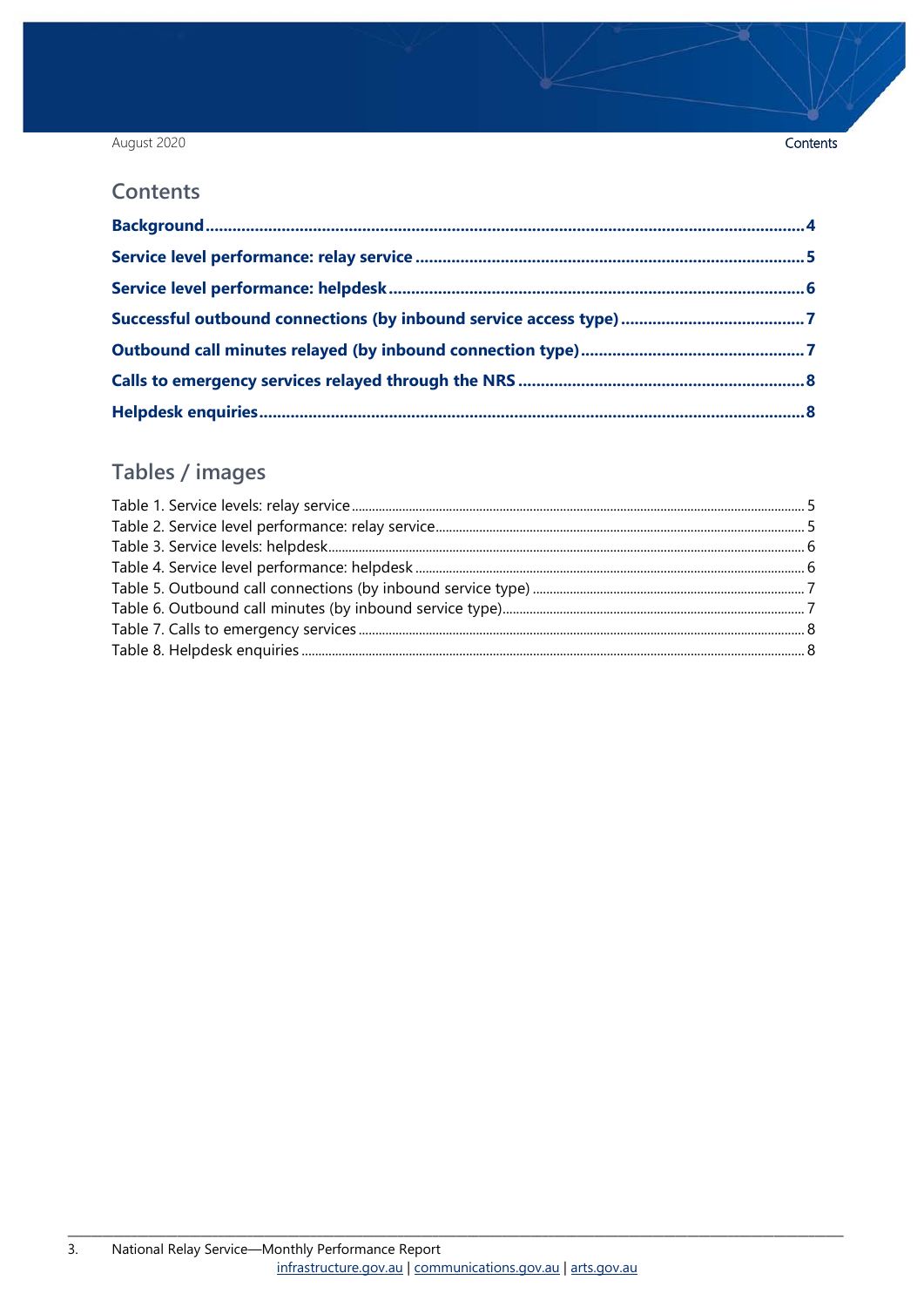August 2020 Background

## <span id="page-3-0"></span>**Background**

Concentrix, the National Relay Service (NRS) provider (relay and helpdesk services), submits activity and performance data to the Department of Infrastructure, Transport, Regional Development and the Arts (the Department). This information is used to review the performance of the NRS against agreed service levels as well as provide data and information about how the NRS has been used in that month.

The Department then reports on:

- NRS performance against agreed service levels, and
- information on how the NRS is used, including the number of successful outbound connections, the volume of outbound call minutes generated by each service access option, the number of calls to emergency services and the volume of different types of contact with the NRS helpdesk.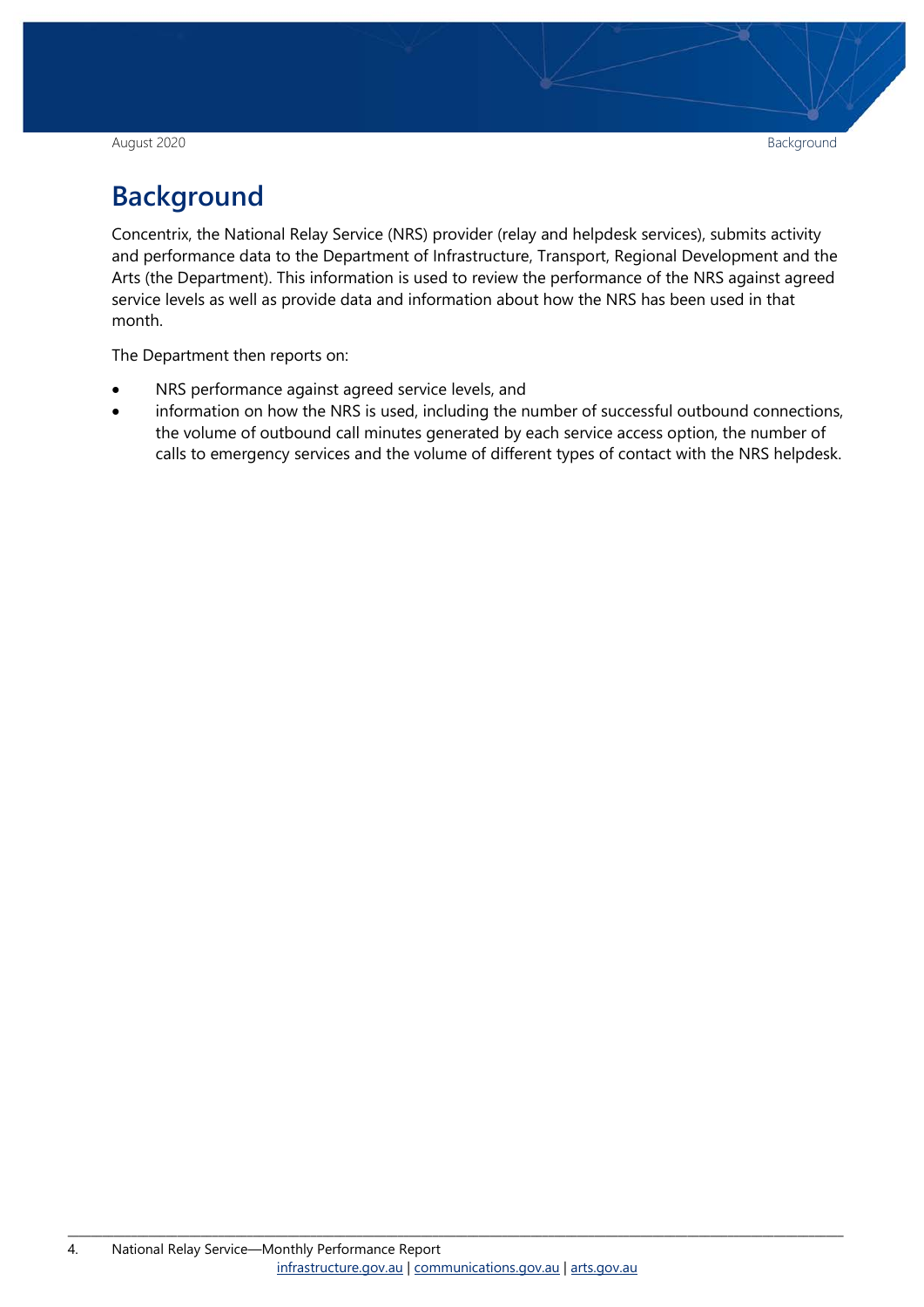### <span id="page-4-0"></span>**Service level performance: relay service**

The performance of the NRS is measured against the following service levels:

| <b>Service level</b>                        | <b>Target</b> | <b>Description</b>                                                                                                                                              |
|---------------------------------------------|---------------|-----------------------------------------------------------------------------------------------------------------------------------------------------------------|
| Grade of Service 1 106<br>and 000 emergency | 85/5          | At least 85% of 106 and 000 calls are answered by a call-<br>taker within 5 seconds of reaching the relevant answering<br>point for the call. Measured Monthly  |
| Grade of Service 2 106<br>and 000 emergency | 95/10         | At least 95% of 106 and 000 calls are answered by a call-<br>taker within 10 seconds of reaching the relevant answering<br>point for the call. Measured Monthly |
| Abandon Rate                                | $<5\%$        | No more than 5% of calls answered by a call taker are<br>abandoned after leaving the IVR or being presented to the<br>routing queue. Measured Monthly           |
| Grade of Service 3                          | 85/10         | At least 85% of all other non-emergency calls are answered<br>by a call taker within 10 seconds                                                                 |
| Grade of Service 4                          | 80/120        | At least 80% of video relay calls are answered by a call taker<br>within 120 seconds                                                                            |

#### <span id="page-4-1"></span>**Table 1. Service levels: relay service**

The performance for August 2020 against these service levels is outlined in the table below.

<span id="page-4-2"></span>**Table 2. Service level performance: relay service** 

| <b>Service level</b>                          | <b>August 2020</b> |
|-----------------------------------------------|--------------------|
| Emergency Calls Answered 85% $\leq$ 5 Sec     | 98.48%             |
| Emergency Calls Answered $95\% \leq 10$ Sec   | 98.48%             |
| Abandoned Calls $\leq$ 5% $\leq$ 6 Sec        | 2.70%              |
| Calls Answered 85% $\leq$ 5 Sec               | 86.38%             |
| Video Relay Calls Answered 80% $\leq$ 120 Sec | 89.82%             |

The service provider has reported meeting all of the five service levels in August 2020.

The Department considers the performance of the service provider to be consistent with its obligations in the Services Agreement.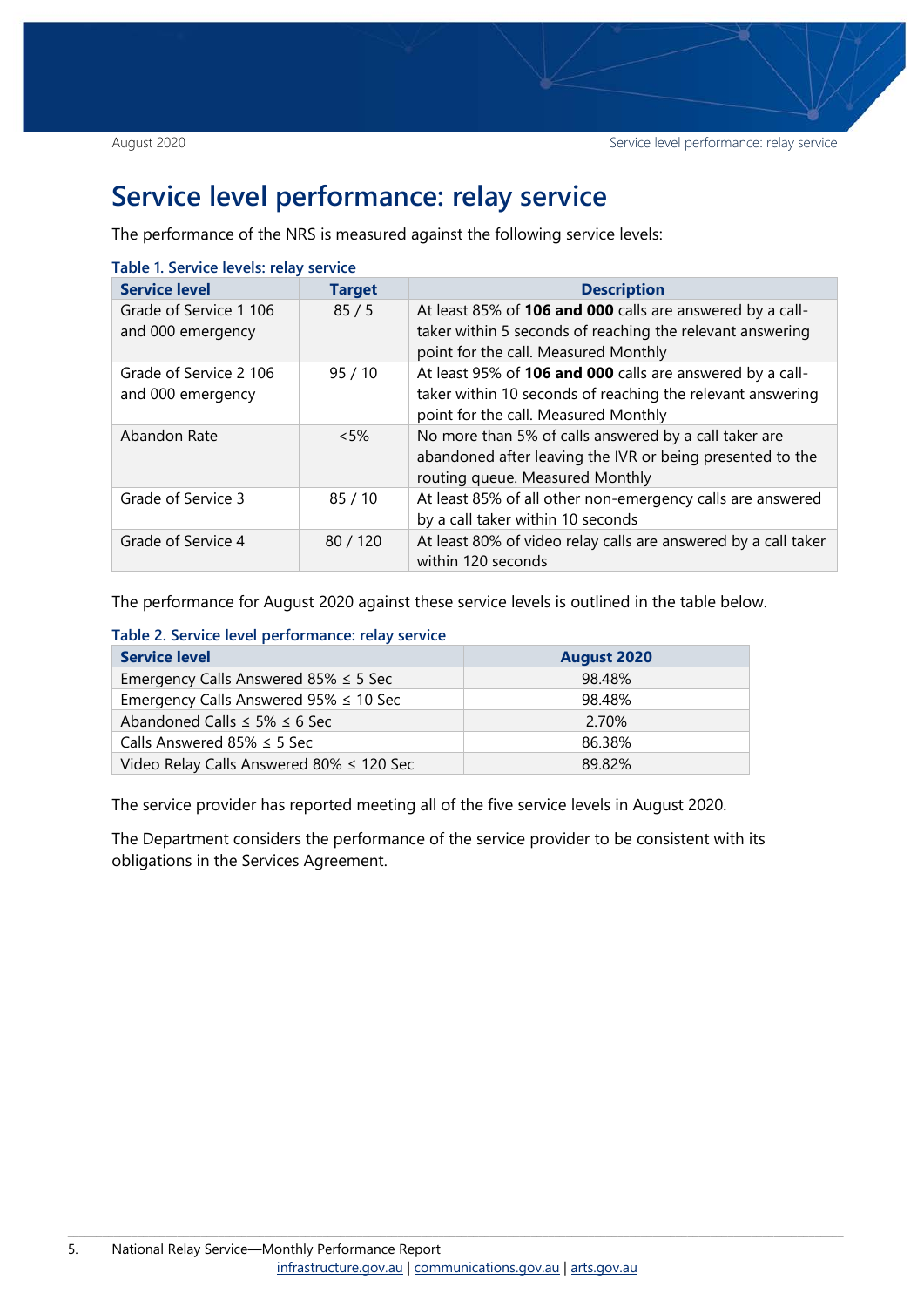## <span id="page-5-0"></span>**Service level performance: helpdesk**

The NRS helpdesk's performance is measured against the following service levels:

| <b>Service level</b>        | <b>Target</b>           | <b>Description</b>                                                                                                                                                                                                                                                                                                |
|-----------------------------|-------------------------|-------------------------------------------------------------------------------------------------------------------------------------------------------------------------------------------------------------------------------------------------------------------------------------------------------------------|
| Grade of Service            | 80/30                   | 80% of all telephone calls answered by a call taker<br>within 30 seconds                                                                                                                                                                                                                                          |
| Acknowledgement             | >85% in 4 hours         | Must acknowledge greater than 85% of all<br>enquiries received through public NRS email<br>addresses or forms from Accesshub or from<br>Helpdesk users within four hours where the<br>enquiry is received before 2 pm (AEST) on a<br>business.<br>Day or otherwise by 12 noon (AEST) on the next<br>business day. |
| <b>Contact Resolution</b>   | >85% in 2 business days | Resolve greater than 85% of all enquiries received<br>within 2 business days.                                                                                                                                                                                                                                     |
| <b>Complaint Resolution</b> | Within 20 business days | All complaints received are resolved within 20<br>business days of them being raised                                                                                                                                                                                                                              |

<span id="page-5-1"></span>**Table 3. Service levels: helpdesk**

The performance for August 2020 against these service levels is outlined in the table below.

<span id="page-5-2"></span>

| <b>Service level</b>                                           | <b>August 2020</b> |
|----------------------------------------------------------------|--------------------|
| Helpdesk Calls Answered 80% $\leq$ 30 Sec                      | 98.20%             |
| Helpdesk Acknowledgement time 85% $\leq$ 4 hours               | 100%               |
| Helpdesk Contact Resolution Time 85% $\leq$ 2 days             | 99.71%             |
| Helpdesk Complaint Resolution Time % complaints within 20 days | 100%               |

The service provider has reported fully meeting all service levels in August 2020.

The Department considers the performance of the service provider to be consistent with its obligations in the Services Agreement.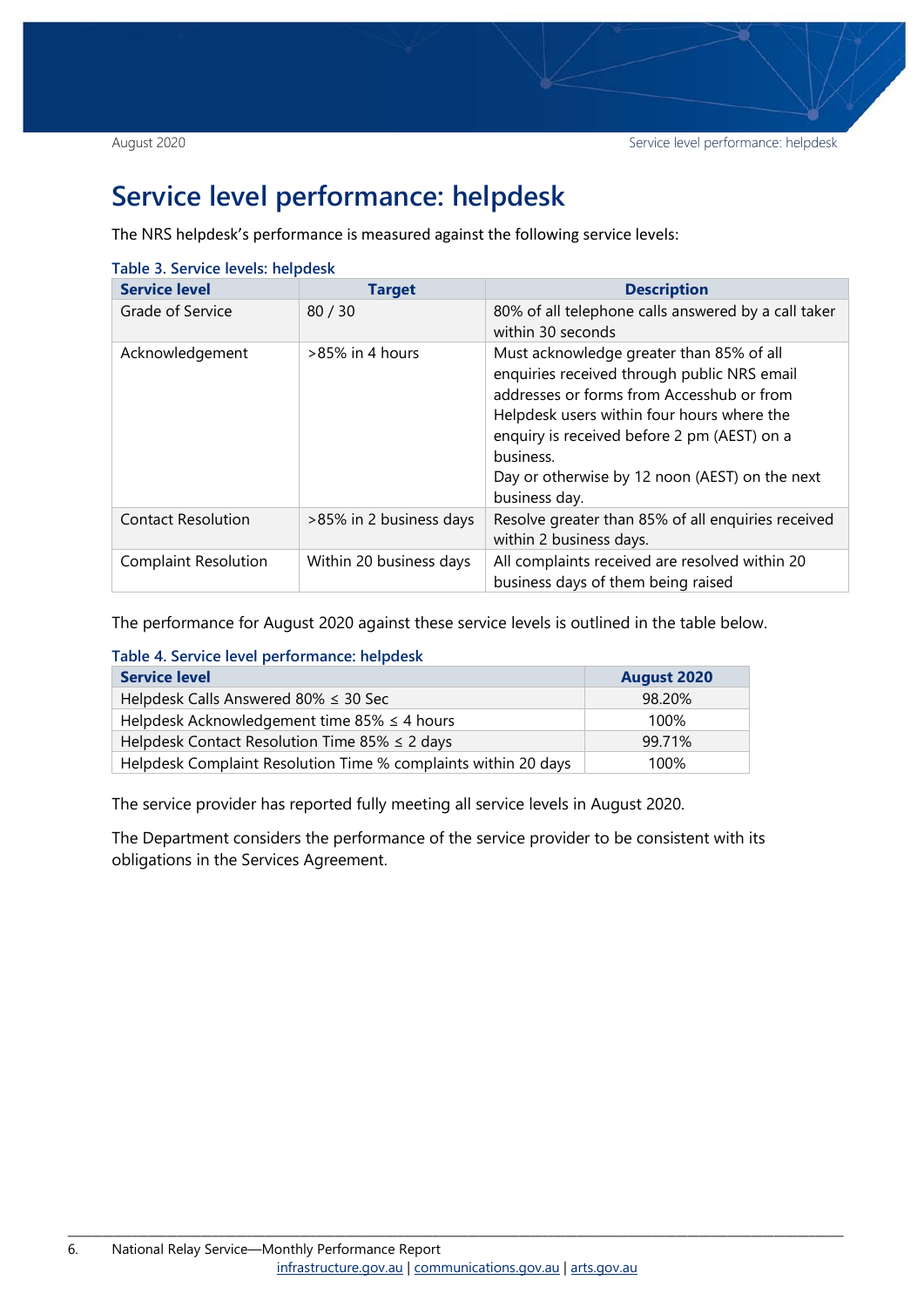# <span id="page-6-0"></span>**Successful outbound connections (by inbound service access type)**

The table below shows a breakdown of the successful outbound connections for each NRS inbound service access type in August.

| <b>Service type</b> | <b>Outbound calls</b> |
|---------------------|-----------------------|
| <b>NRS Captions</b> | 576                   |
| <b>NRS SMS</b>      | 4,778                 |
| <b>NRS Chat</b>     | 15,754                |
| Voice Relay         | 168                   |
| Video Relay         | 3,804                 |
| <b>NRS TTY</b>      | 2,903                 |
| <b>Total</b>        | 27,983                |

<span id="page-6-2"></span>

|  | Table 5. Outbound call connections (by inbound service type) |  |  |
|--|--------------------------------------------------------------|--|--|
|  |                                                              |  |  |

A total of 27,983 successful outbound connections were made by the NRS in August 2020.

NRS Chat accounted for over 56% of outbound connections made for August. NRS SMS was the next most utilised technology with just over 17% of connections, with all other technologies collectively accounting for the remaining 27% of connections.

# <span id="page-6-1"></span>**Outbound call minutes relayed (by inbound connection type)**

The table below shows a breakdown of the outbound call minutes for each inbound connection type for August 2020.

| <b>Service type</b> | <b>Call minutes</b> |
|---------------------|---------------------|
| <b>NRS Captions</b> | 2,593.85            |
| <b>NRS SMS</b>      | 54,694.27           |
| <b>NRS Chat</b>     | 115,758.65          |
| Voice Relay         | 957.75              |
| Video Relay         | 25,785.33           |
| <b>NRS TTY</b>      | 20,563.18           |
| <b>Total</b>        | 220,353.03          |

<span id="page-6-3"></span>**Table 6. Outbound call minutes (by inbound service type)**

A total of 220,353.03 call minutes were relayed in August 2020. The main contributor to call minutes was NRS Chat, accounting for 52% of all call minutes, followed by NRS SMS at over 24%.